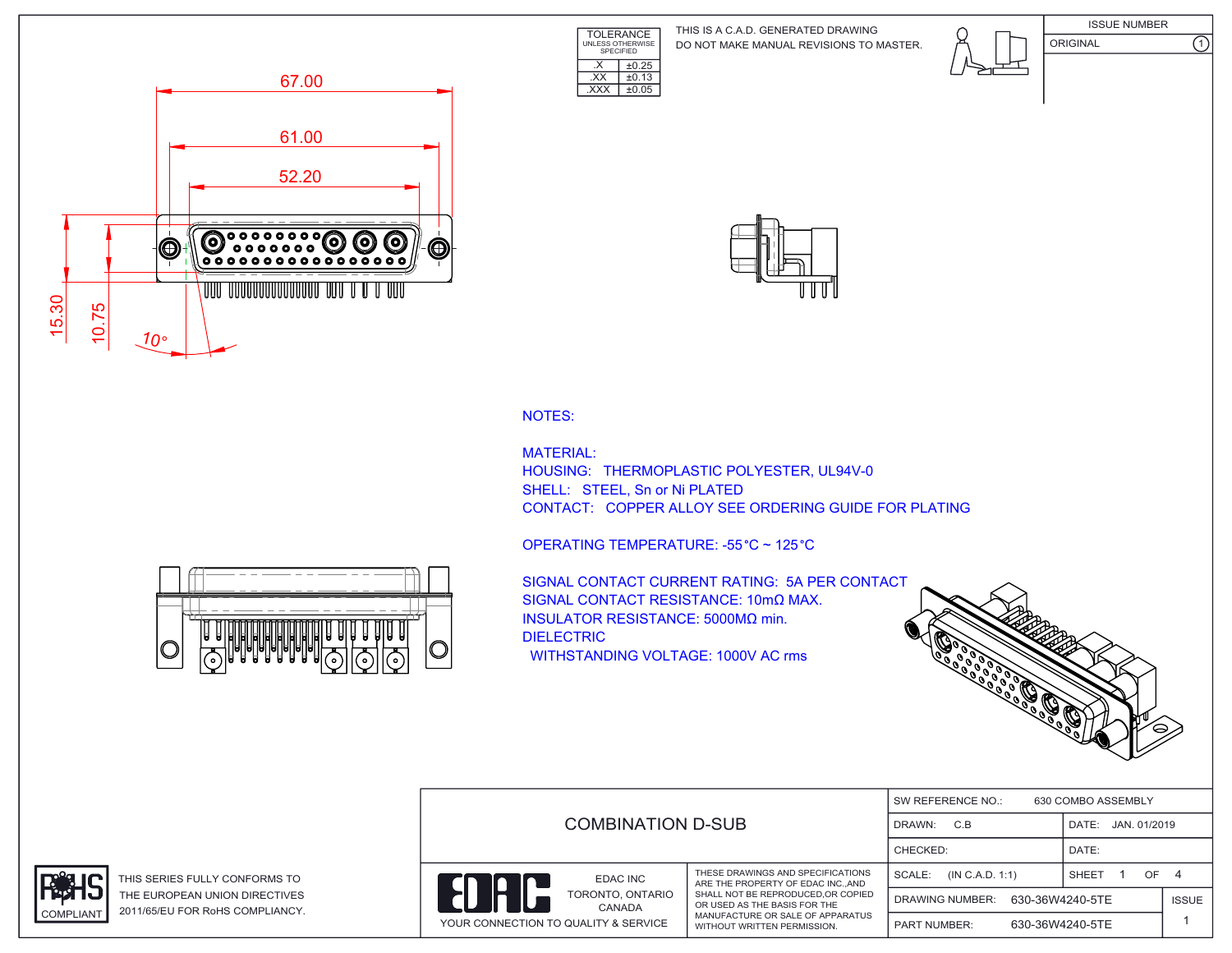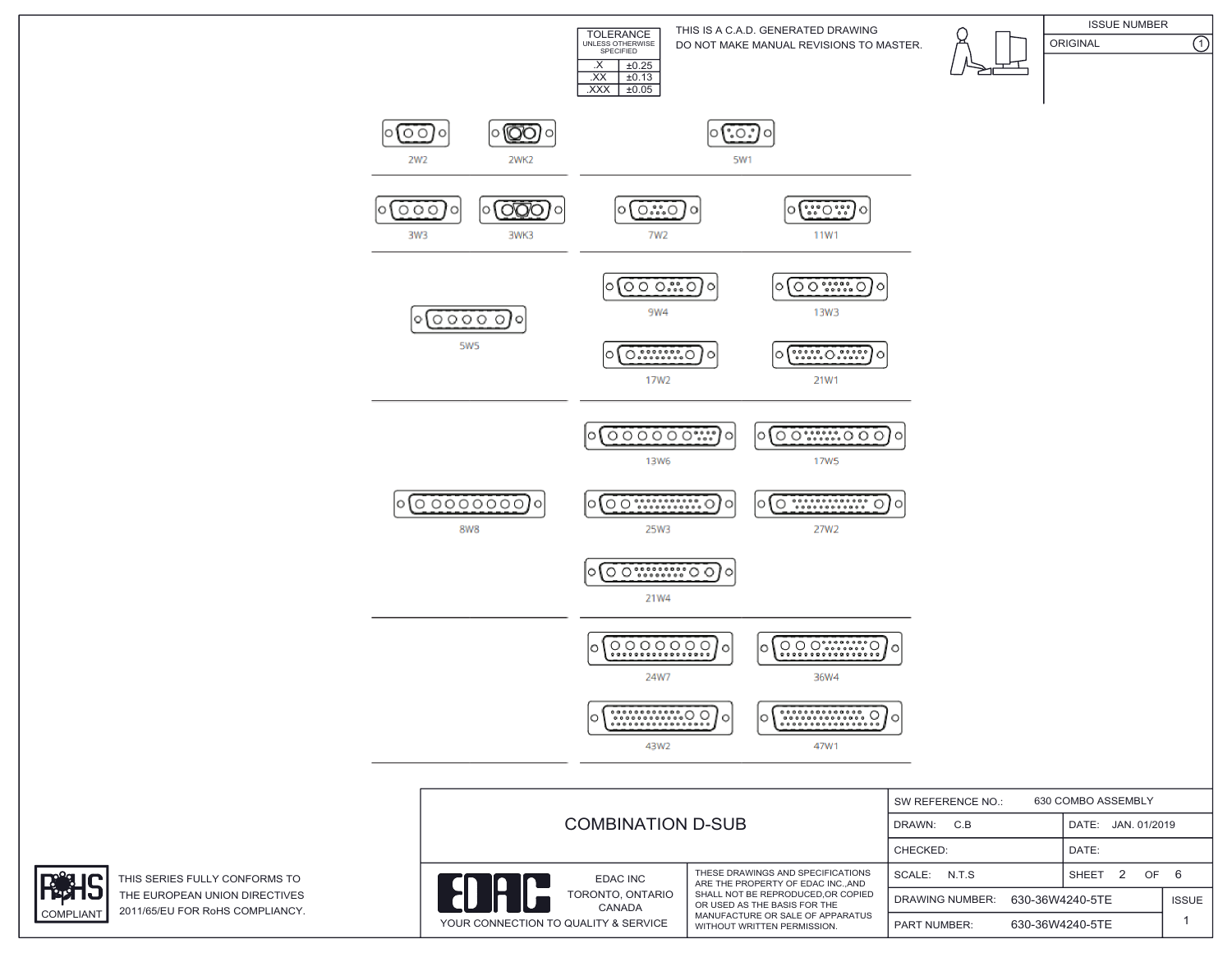

DO NOT MAKE MANUAL REVISIONS TO MASTER. THIS IS A C.A.D. GENERATED DRAWING



ISSUE NUMBER ORIGINAL (1)



3W3 / 3WK3

5W1 Male/Female

7W2 Male/Female





5W5 Male



PCB EDGE

8W8 Male



PCB EDGE



POB EDGE

11W1 Male/Female

21W4 Male/Female



27W2 Male/Female



21W1 Male/Female



|                            | <b>COMBINATION D-SUB</b>                                                              |                                                                                                                                                                                                               | 630 COMBO ASSEMBLY<br>SW REFERENCE NO.:   |                       |              |
|----------------------------|---------------------------------------------------------------------------------------|---------------------------------------------------------------------------------------------------------------------------------------------------------------------------------------------------------------|-------------------------------------------|-----------------------|--------------|
|                            |                                                                                       |                                                                                                                                                                                                               | C.B<br>DRAWN:                             | JAN. 01/2019<br>DATE: |              |
|                            |                                                                                       |                                                                                                                                                                                                               | CHECKED:                                  | DATE:                 |              |
| RMS TO                     | <b>EDAC INC</b><br>TORONTO, ONTARIO<br>CANADA<br>YOUR CONNECTION TO QUALITY & SERVICE | THESE DRAWINGS AND SPECIFICATIONS<br>ARE THE PROPERTY OF EDAC INCAND<br>SHALL NOT BE REPRODUCED, OR COPIED<br>OR USED AS THE BASIS FOR THE<br>MANUFACTURE OR SALE OF APPARATUS<br>WITHOUT WRITTEN PERMISSION. | N.T.S<br>SCALE:                           | <b>SHEET</b><br>OF.   |              |
| <b>ECTIVES</b><br>PLIANCY. |                                                                                       |                                                                                                                                                                                                               | 630-36W4240-5TE<br><b>DRAWING NUMBER:</b> |                       | <b>ISSUE</b> |
|                            |                                                                                       |                                                                                                                                                                                                               | <b>PART NUMBER:</b>                       | 630-36W4240-5TE       |              |











17W2 Male/Female



PCB EDGE

THIS SERIES FULLY CONFO THE EUROPEAN UNION DIRI COMPLIANT 2011/65/EU FOR RoHS COMP



CURRENT RATING /  $\phi$ A 10A / 2.2 20A / 3.3 30A / 3.7 40A / 4.2